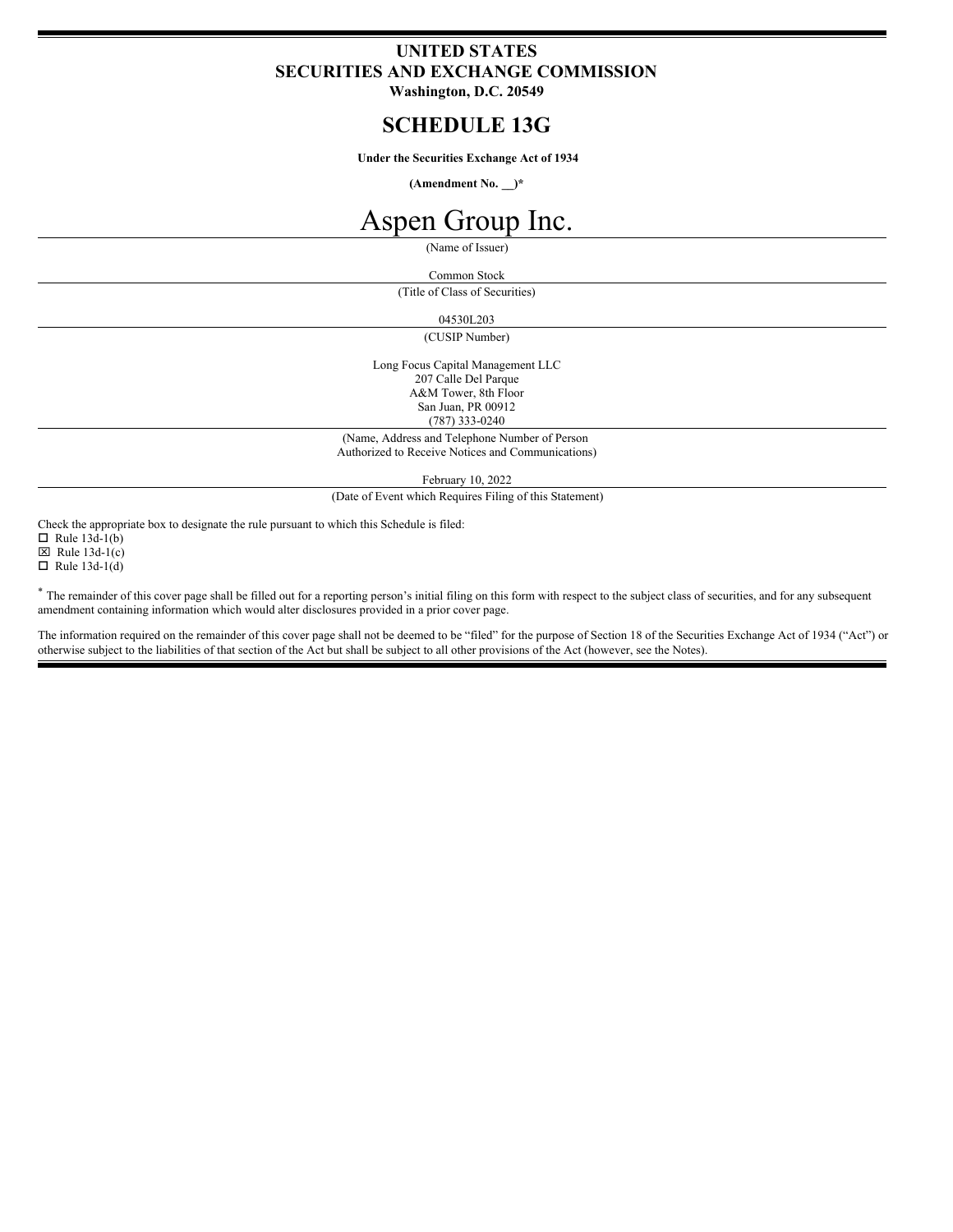|                  | <b>CUSIP No. 04530L203</b>                                                                    |                                                                                                  | 13G                                                          | Page 2 of 10 Pages |  |  |  |
|------------------|-----------------------------------------------------------------------------------------------|--------------------------------------------------------------------------------------------------|--------------------------------------------------------------|--------------------|--|--|--|
| 1.               |                                                                                               | <b>NAMES OF REPORTING PERSONS</b><br>I.R.S. IDENTIFICATION NOS. OF ABOVE PERSONS (ENTITIES ONLY) |                                                              |                    |  |  |  |
|                  | 46-2772035                                                                                    | LONG FOCUS CAPITAL MANAGEMENT, LLC                                                               |                                                              |                    |  |  |  |
| 2.               | (see instructions)<br>$(a) \quad \boxed{\times}$<br>$(b)$ $\square$                           |                                                                                                  | CHECK THE APPROPRIATE BOX IF A MEMBER OF A GROUP             |                    |  |  |  |
| 3 <sub>1</sub>   | <b>SEC USE ONLY</b>                                                                           |                                                                                                  |                                                              |                    |  |  |  |
| 4.               |                                                                                               | CITIZENSHIP OR PLACE OF ORGANIZATION                                                             |                                                              |                    |  |  |  |
|                  | DELAWARE, USA                                                                                 |                                                                                                  |                                                              |                    |  |  |  |
|                  |                                                                                               | 5.                                                                                               | <b>SOLE VOTING POWER</b>                                     |                    |  |  |  |
|                  |                                                                                               |                                                                                                  | $\mathbf{0}$                                                 |                    |  |  |  |
| <b>NUMBER OF</b> |                                                                                               | 6.                                                                                               | <b>SHARED VOTING POWER</b>                                   |                    |  |  |  |
|                  | <b>SHARES</b><br><b>BENEFICIALLY</b>                                                          |                                                                                                  | 1,501,163                                                    |                    |  |  |  |
|                  | <b>OWNED BY EACH</b><br><b>REPORTING</b>                                                      | 7.                                                                                               | <b>SOLE DISPOSITIVE POWER</b>                                |                    |  |  |  |
|                  | PERSON WITH                                                                                   |                                                                                                  | $\Omega$                                                     |                    |  |  |  |
|                  |                                                                                               | 8.                                                                                               | <b>SHARED DISPOSITIVE POWER</b>                              |                    |  |  |  |
|                  |                                                                                               |                                                                                                  | 1.501.163                                                    |                    |  |  |  |
| 9.               |                                                                                               |                                                                                                  | AGGREGATE AMOUNT BENEFICIALLY OWNED BY EACH REPORTING PERSON |                    |  |  |  |
|                  | 1,501,163 shares                                                                              |                                                                                                  |                                                              |                    |  |  |  |
| 10.              | CHECK IF THE AGGREGATE AMOUNT IN ROW (9) EXCLUDES CERTAIN SHARES<br>(see instructions) $\Box$ |                                                                                                  |                                                              |                    |  |  |  |
| 11.              | PERCENT OF CLASS REPRESENTED BY AMOUNT IN ROW (9)                                             |                                                                                                  |                                                              |                    |  |  |  |
|                  | 6.0%                                                                                          |                                                                                                  |                                                              |                    |  |  |  |
| 12.              |                                                                                               |                                                                                                  | TYPE OF REPORTING PERSON (see instructions)                  |                    |  |  |  |
|                  | 00                                                                                            |                                                                                                  |                                                              |                    |  |  |  |
|                  |                                                                                               |                                                                                                  |                                                              |                    |  |  |  |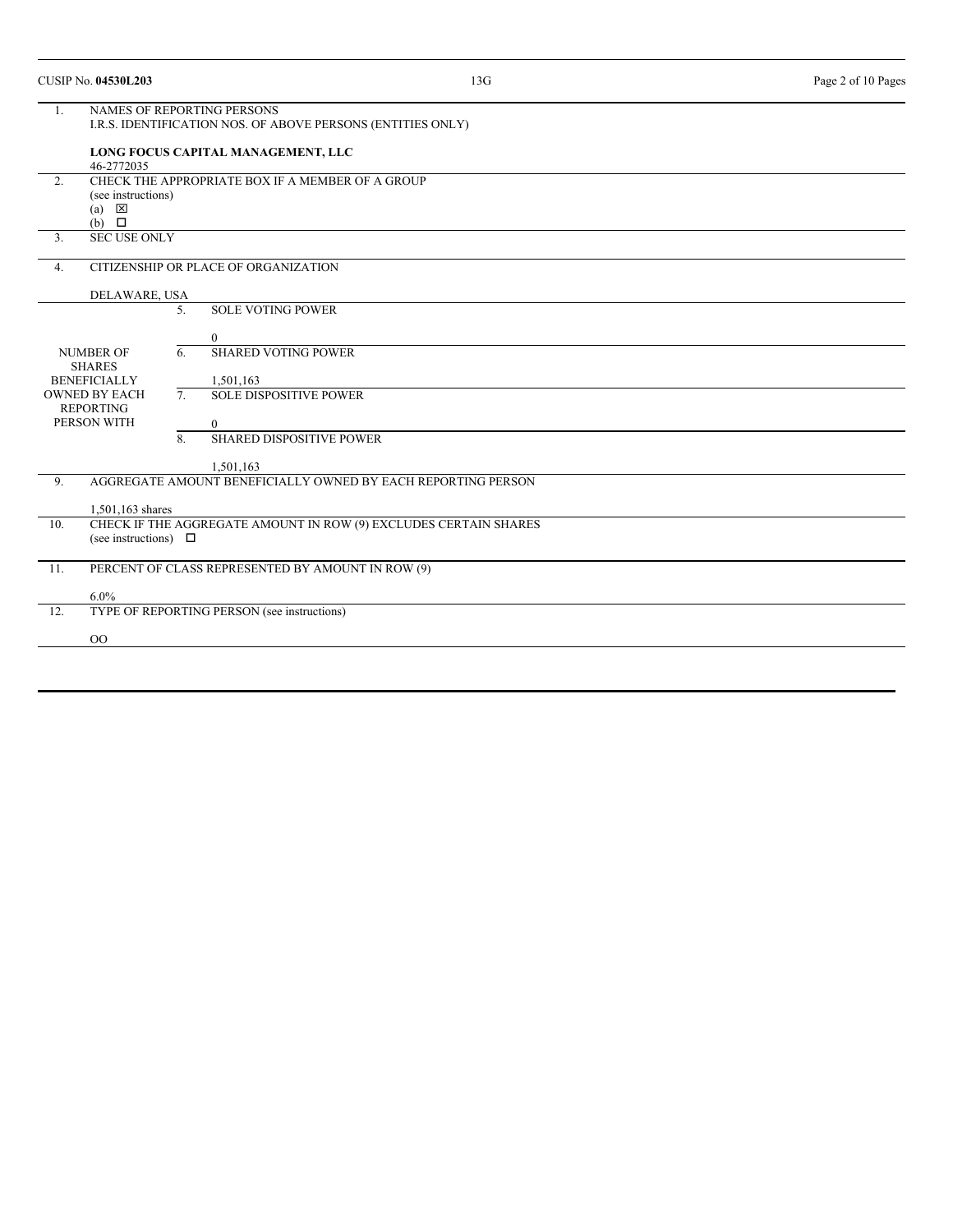|                                                                                                                     | <b>CUSIP No. 04530L203</b>                                                                            |                                                                                                  | 13G                                                                     | Page 3 of 10 Pages |  |  |  |
|---------------------------------------------------------------------------------------------------------------------|-------------------------------------------------------------------------------------------------------|--------------------------------------------------------------------------------------------------|-------------------------------------------------------------------------|--------------------|--|--|--|
| 1.                                                                                                                  |                                                                                                       | <b>NAMES OF REPORTING PERSONS</b><br>I.R.S. IDENTIFICATION NOS. OF ABOVE PERSONS (ENTITIES ONLY) |                                                                         |                    |  |  |  |
|                                                                                                                     | 46-3004723                                                                                            |                                                                                                  | LONG FOCUS CAPITAL MASTER, LTD.                                         |                    |  |  |  |
| 2.                                                                                                                  | CHECK THE APPROPRIATE BOX IF A MEMBER OF A GROUP<br>(see instructions)<br>区<br>(a)<br>$(b)$ $\square$ |                                                                                                  |                                                                         |                    |  |  |  |
| 3.                                                                                                                  | <b>SEC USE ONLY</b>                                                                                   |                                                                                                  |                                                                         |                    |  |  |  |
| 4.                                                                                                                  |                                                                                                       |                                                                                                  | CITIZENSHIP OR PLACE OF ORGANIZATION                                    |                    |  |  |  |
|                                                                                                                     | <b>CAYMAN ISLANDS</b>                                                                                 |                                                                                                  |                                                                         |                    |  |  |  |
|                                                                                                                     |                                                                                                       | 5.                                                                                               | <b>SOLE VOTING POWER</b><br>$\overline{0}$                              |                    |  |  |  |
| <b>NUMBER OF</b><br><b>SHARES</b><br><b>BENEFICIALLY</b><br><b>OWNED BY EACH</b><br><b>REPORTING</b><br>PERSON WITH |                                                                                                       | 6.                                                                                               | <b>SHARED VOTING POWER</b><br>740,000                                   |                    |  |  |  |
|                                                                                                                     |                                                                                                       | 7.                                                                                               | <b>SOLE DISPOSITIVE POWER</b><br>$\overline{0}$                         |                    |  |  |  |
|                                                                                                                     |                                                                                                       | 8.                                                                                               | <b>SHARED DISPOSITIVE POWER</b>                                         |                    |  |  |  |
| 9.                                                                                                                  |                                                                                                       |                                                                                                  | 740,000<br>AGGREGATE AMOUNT BENEFICIALLY OWNED BY EACH REPORTING PERSON |                    |  |  |  |
|                                                                                                                     | 740,000 shares                                                                                        |                                                                                                  |                                                                         |                    |  |  |  |
| 10.                                                                                                                 | CHECK IF THE AGGREGATE AMOUNT IN ROW (9) EXCLUDES CERTAIN SHARES<br>(see instructions) $\Box$         |                                                                                                  |                                                                         |                    |  |  |  |
| 11.                                                                                                                 | PERCENT OF CLASS REPRESENTED BY AMOUNT IN ROW (9)                                                     |                                                                                                  |                                                                         |                    |  |  |  |
| 12.                                                                                                                 | 2.9%                                                                                                  |                                                                                                  | TYPE OF REPORTING PERSON (see instructions)                             |                    |  |  |  |
|                                                                                                                     | FI                                                                                                    |                                                                                                  |                                                                         |                    |  |  |  |
|                                                                                                                     |                                                                                                       |                                                                                                  |                                                                         |                    |  |  |  |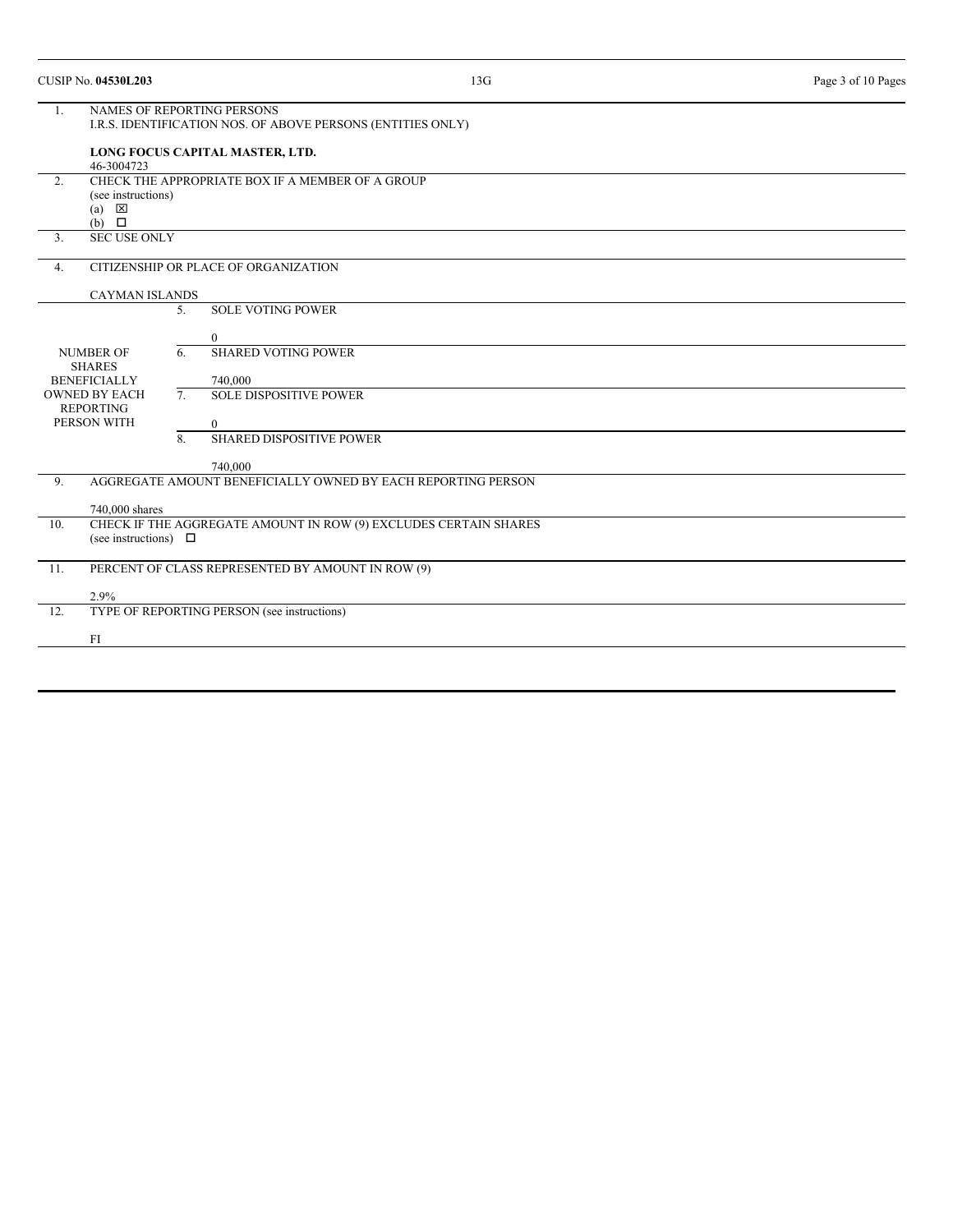|                                                              | <b>CUSIP No. 04530L203</b>                                                                       |                | 13G                                                          | Page 4 of 10 Pages |  |  |
|--------------------------------------------------------------|--------------------------------------------------------------------------------------------------|----------------|--------------------------------------------------------------|--------------------|--|--|
| 1.                                                           | <b>NAMES OF REPORTING PERSONS</b><br>I.R.S. IDENTIFICATION NOS. OF ABOVE PERSONS (ENTITIES ONLY) |                |                                                              |                    |  |  |
|                                                              | <b>CONDAGUA, LLC</b><br>47-3021161                                                               |                |                                                              |                    |  |  |
| 2.                                                           | (see instructions)<br>区<br>(a)<br>$(b)$ $\square$                                                |                | CHECK THE APPROPRIATE BOX IF A MEMBER OF A GROUP             |                    |  |  |
| 3.                                                           | <b>SEC USE ONLY</b>                                                                              |                |                                                              |                    |  |  |
| 4.                                                           |                                                                                                  |                | CITIZENSHIP OR PLACE OF ORGANIZATION                         |                    |  |  |
|                                                              | DELAWARE, USA                                                                                    |                |                                                              |                    |  |  |
|                                                              |                                                                                                  | 5.             | <b>SOLE VOTING POWER</b>                                     |                    |  |  |
|                                                              |                                                                                                  |                | $\overline{0}$                                               |                    |  |  |
|                                                              | <b>NUMBER OF</b>                                                                                 | 6.             | <b>SHARED VOTING POWER</b>                                   |                    |  |  |
| <b>SHARES</b><br><b>BENEFICIALLY</b><br><b>OWNED BY EACH</b> |                                                                                                  |                | 761,163                                                      |                    |  |  |
|                                                              |                                                                                                  | 7 <sub>1</sub> | <b>SOLE DISPOSITIVE POWER</b>                                |                    |  |  |
|                                                              | <b>REPORTING</b><br>PERSON WITH                                                                  |                | $\overline{0}$                                               |                    |  |  |
|                                                              |                                                                                                  | 8.             | <b>SHARED DISPOSITIVE POWER</b>                              |                    |  |  |
|                                                              |                                                                                                  |                | 761.163                                                      |                    |  |  |
| 9.                                                           |                                                                                                  |                | AGGREGATE AMOUNT BENEFICIALLY OWNED BY EACH REPORTING PERSON |                    |  |  |
|                                                              | 761,163 shares                                                                                   |                |                                                              |                    |  |  |
| 10.                                                          | CHECK IF THE AGGREGATE AMOUNT IN ROW (9) EXCLUDES CERTAIN SHARES<br>(see instructions) $\Box$    |                |                                                              |                    |  |  |
| 11.                                                          | PERCENT OF CLASS REPRESENTED BY AMOUNT IN ROW (9)                                                |                |                                                              |                    |  |  |
|                                                              | 3.0%                                                                                             |                |                                                              |                    |  |  |
| 12.                                                          |                                                                                                  |                | TYPE OF REPORTING PERSON (see instructions)                  |                    |  |  |
|                                                              | 00                                                                                               |                |                                                              |                    |  |  |
|                                                              |                                                                                                  |                |                                                              |                    |  |  |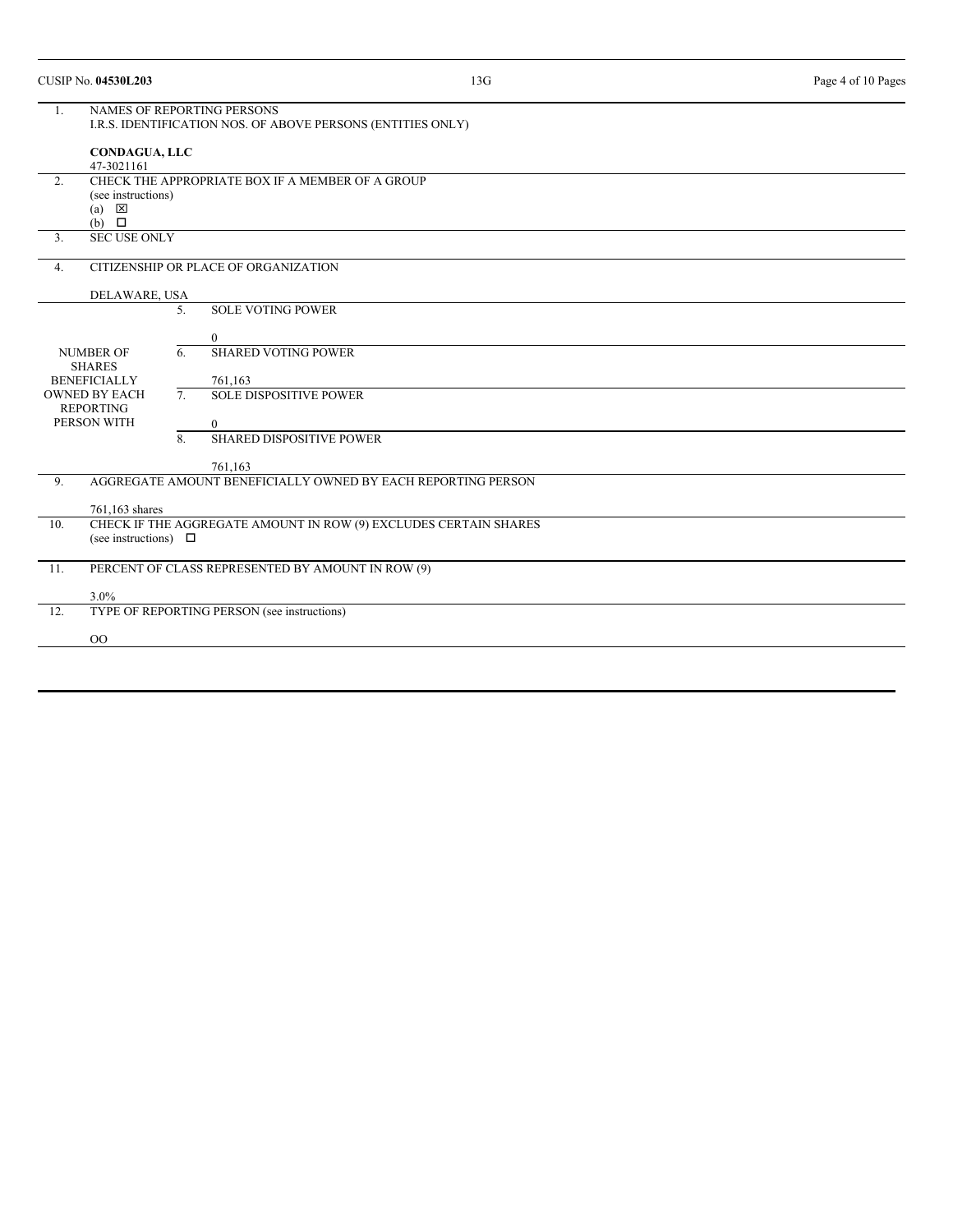|                                                                                                        | <b>CUSIP No. 04530L203</b>                        |    | 13G                                                          |  | Page 5 of 10 Pages |  |  |
|--------------------------------------------------------------------------------------------------------|---------------------------------------------------|----|--------------------------------------------------------------|--|--------------------|--|--|
| <b>NAMES OF REPORTING PERSONS</b><br>1.<br>I.R.S. IDENTIFICATION NOS. OF ABOVE PERSONS (ENTITIES ONLY) |                                                   |    |                                                              |  |                    |  |  |
|                                                                                                        | <b>JOHN B. HELMERS</b>                            |    |                                                              |  |                    |  |  |
| 2.                                                                                                     |                                                   |    | CHECK THE APPROPRIATE BOX IF A MEMBER OF A GROUP             |  |                    |  |  |
|                                                                                                        | (see instructions)                                |    |                                                              |  |                    |  |  |
|                                                                                                        | $\overline{\mathsf{x}}$<br>(a)<br>$(b)$ $\square$ |    |                                                              |  |                    |  |  |
| 3.                                                                                                     | <b>SEC USE ONLY</b>                               |    |                                                              |  |                    |  |  |
| 4.                                                                                                     | CITIZENSHIP OR PLACE OF ORGANIZATION              |    |                                                              |  |                    |  |  |
|                                                                                                        | <b>USA</b>                                        |    |                                                              |  |                    |  |  |
|                                                                                                        |                                                   | 5. | <b>SOLE VOTING POWER</b>                                     |  |                    |  |  |
|                                                                                                        |                                                   |    | $\overline{0}$                                               |  |                    |  |  |
|                                                                                                        | <b>NUMBER OF</b>                                  | 6. | <b>SHARED VOTING POWER</b>                                   |  |                    |  |  |
|                                                                                                        | <b>SHARES</b>                                     |    |                                                              |  |                    |  |  |
|                                                                                                        | <b>BENEFICIALLY</b>                               |    | 1,501,163                                                    |  |                    |  |  |
|                                                                                                        | <b>OWNED BY EACH</b><br><b>REPORTING</b>          | 7. | <b>SOLE DISPOSITIVE POWER</b>                                |  |                    |  |  |
|                                                                                                        | PERSON WITH                                       |    | $\overline{0}$                                               |  |                    |  |  |
|                                                                                                        |                                                   | 8. | <b>SHARED DISPOSITIVE POWER</b>                              |  |                    |  |  |
|                                                                                                        |                                                   |    |                                                              |  |                    |  |  |
|                                                                                                        |                                                   |    | 1,501,163                                                    |  |                    |  |  |
| 9.                                                                                                     |                                                   |    | AGGREGATE AMOUNT BENEFICIALLY OWNED BY EACH REPORTING PERSON |  |                    |  |  |
|                                                                                                        | 1,501,163 shares                                  |    |                                                              |  |                    |  |  |
| CHECK IF THE AGGREGATE AMOUNT IN ROW (9) EXCLUDES CERTAIN SHARES<br>10.                                |                                                   |    |                                                              |  |                    |  |  |
|                                                                                                        | (see instructions) $\Box$                         |    |                                                              |  |                    |  |  |
| 11.                                                                                                    | PERCENT OF CLASS REPRESENTED BY AMOUNT IN ROW (9) |    |                                                              |  |                    |  |  |
|                                                                                                        | 6.0%                                              |    |                                                              |  |                    |  |  |
| 12.                                                                                                    |                                                   |    | TYPE OF REPORTING PERSON (see instructions)                  |  |                    |  |  |
|                                                                                                        | IN                                                |    |                                                              |  |                    |  |  |
|                                                                                                        |                                                   |    |                                                              |  |                    |  |  |
|                                                                                                        |                                                   |    |                                                              |  |                    |  |  |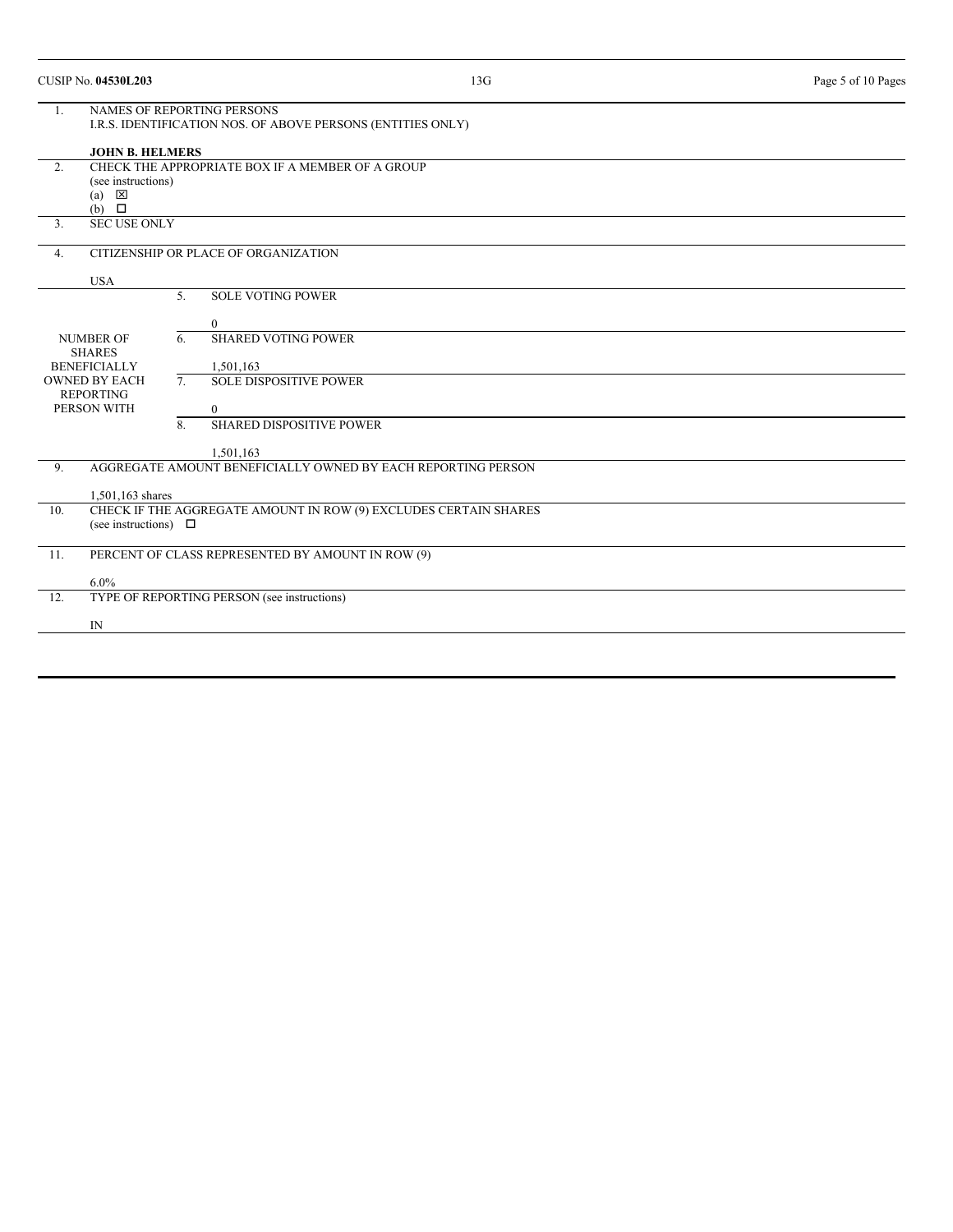|     | <b>CUSIP No. 04530L203</b>                                                                                                  |          |                                                              | 13G | Page 6 of 10 Pages |  |
|-----|-----------------------------------------------------------------------------------------------------------------------------|----------|--------------------------------------------------------------|-----|--------------------|--|
| 1.  | <b>NAMES OF REPORTING PERSONS</b><br>I.R.S. IDENTIFICATION NOS. OF ABOVE PERSONS (ENTITIES ONLY)<br><b>A. GLENN HELMERS</b> |          |                                                              |     |                    |  |
| 2.  | (see instructions)<br>$\mathsf{x}$<br>(a)<br>$(b)$ $\square$                                                                |          | CHECK THE APPROPRIATE BOX IF A MEMBER OF A GROUP             |     |                    |  |
| 3.  | <b>SEC USE ONLY</b>                                                                                                         |          |                                                              |     |                    |  |
| 4.  |                                                                                                                             |          | CITIZENSHIP OR PLACE OF ORGANIZATION                         |     |                    |  |
|     | <b>USA</b>                                                                                                                  |          |                                                              |     |                    |  |
|     |                                                                                                                             | 5.<br>6. | <b>SOLE VOTING POWER</b><br>$\overline{0}$                   |     |                    |  |
|     | <b>NUMBER OF</b><br><b>SHARES</b><br><b>BENEFICIALLY</b><br><b>OWNED BY EACH</b><br><b>REPORTING</b><br>PERSON WITH         |          | <b>SHARED VOTING POWER</b><br>761,163                        |     |                    |  |
|     |                                                                                                                             |          | <b>SOLE DISPOSITIVE POWER</b><br>$\Omega$                    |     |                    |  |
|     |                                                                                                                             | 8.       | SHARED DISPOSITIVE POWER<br>761,163                          |     |                    |  |
| 9.  |                                                                                                                             |          | AGGREGATE AMOUNT BENEFICIALLY OWNED BY EACH REPORTING PERSON |     |                    |  |
| 10. | 761,163 shares<br>CHECK IF THE AGGREGATE AMOUNT IN ROW (9) EXCLUDES CERTAIN SHARES<br>(see instructions) $\Box$             |          |                                                              |     |                    |  |
| 11. | PERCENT OF CLASS REPRESENTED BY AMOUNT IN ROW (9)                                                                           |          |                                                              |     |                    |  |
|     | 3.0%                                                                                                                        |          |                                                              |     |                    |  |
| 12. | TYPE OF REPORTING PERSON (see instructions)                                                                                 |          |                                                              |     |                    |  |
|     | IN                                                                                                                          |          |                                                              |     |                    |  |
|     |                                                                                                                             |          |                                                              |     |                    |  |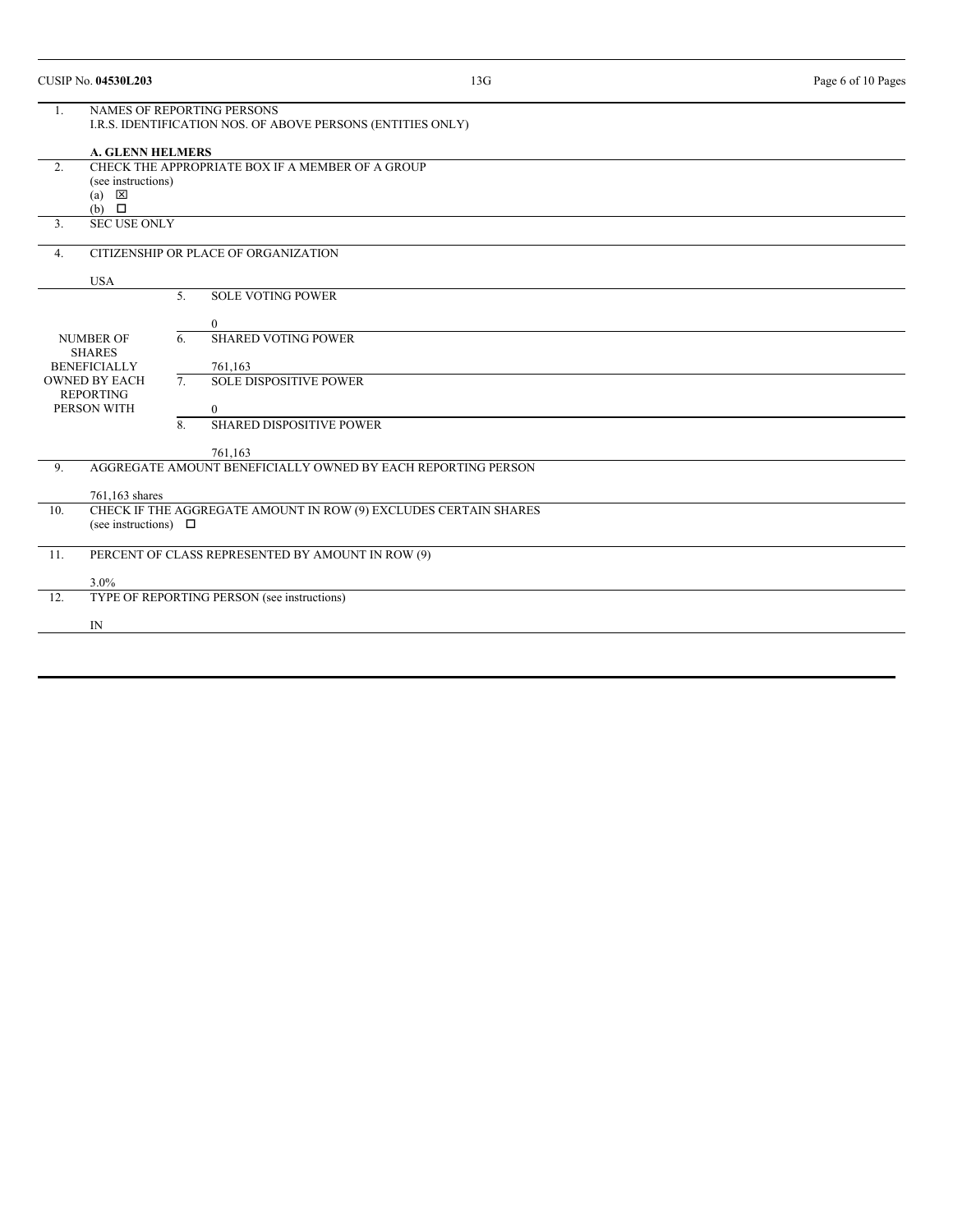#### CUSIP No. **04530L203** 13G Page 7 of 10 Pages

#### **Item 1.**

- (a) Name of Issuer Aspen Group, Inc.
- (b) Address of Issuer's Principal Executive Offices 276 5th Avenue Suite 505 New York, NY 10001

#### **Item 2.**

(a) Name of Person Filing

LONG FOCUS CAPITAL MANAGEMENT, LLC LONG FOCUS CAPITAL MASTER, LTD. CONDAGUA, LLC JOHN B. HELMERS A. GLENN HELMERS

(b) Address of the Principal Office or, if none, residence 207 CALLE DEL PARQUE A&M TOWER, 8TH FLOOR SAN JUAN, PR 00912

(c) Citizenship

Long Focus Capital Management, LLC, a Delaware single member limited liability company; Long Focus Capital Master, LTD., a Cayman Islands limited company; Condagua, LLC, a Delaware single member limited liability company; John B. Helmers, a United States citizen; and A. Glenn Helmers, a United States citizen.

- (d) Title of Class of Securities COMMON STOCK
- (e) CUSIP Number 04530L203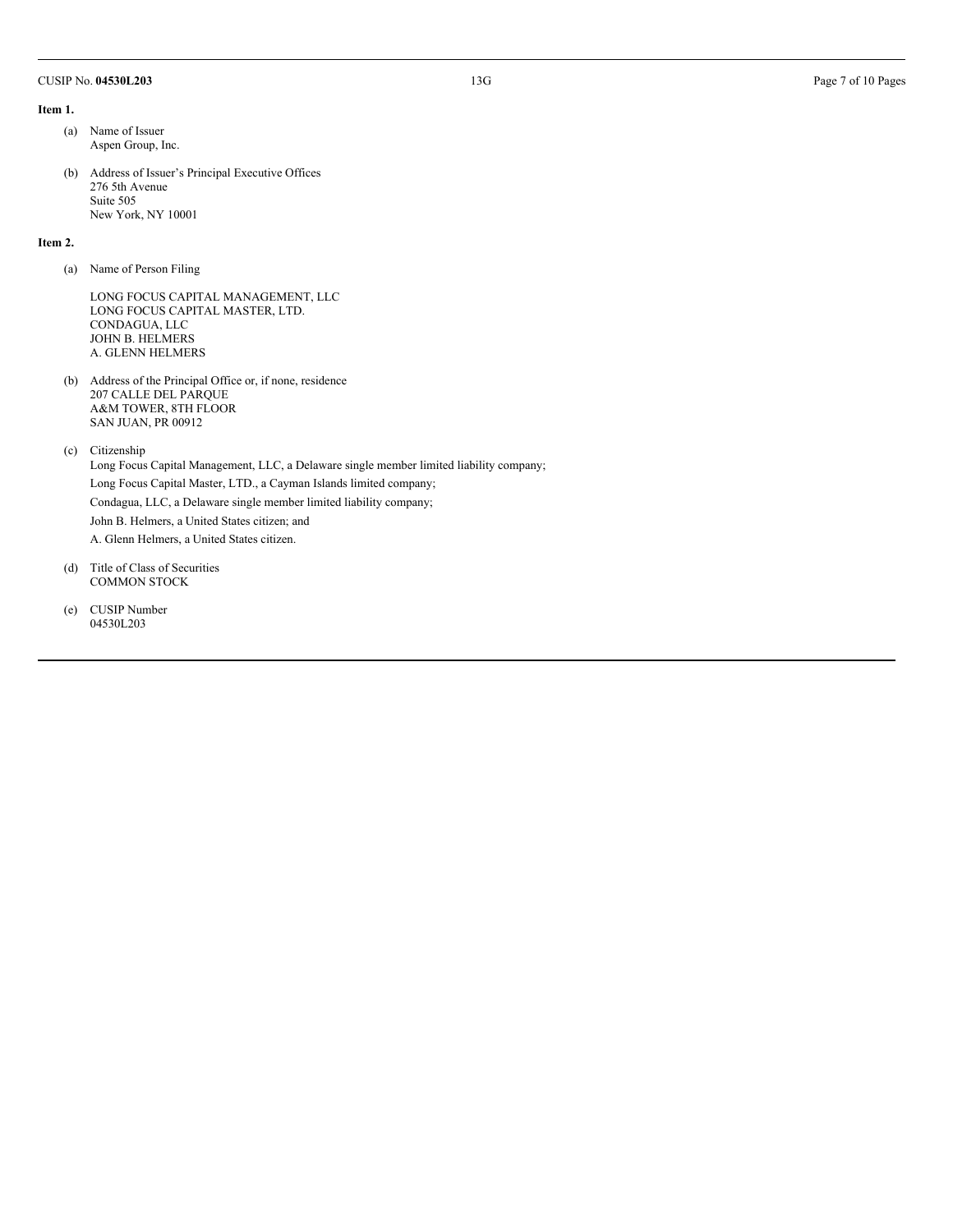#### Item 3. If this statement is filed pursuant to §§240.13d-1(b) or 240.13d-2(b) or (c), check whether the person filing is a:

- (a)  $\Box$  Broker or dealer registered under section 15 of the Act (15 U.S.C. 78o).
- (b)  $\Box$  Bank as defined in section 3(a)(6) of the Act (15 U.S.C. 78c).
- (c)  $\Box$  Insurance company as defined in section 3(a)(19) of the Act (15 U.S.C. 78c).
- (d)  $\Box$  Investment company registered under section 8 of the Investment Company Act of 1940 (15 U.S.C. 80a-8).
- (e)  $\Box$  An investment adviser in accordance with §240.13d-1(b)(1)(ii)(E);
- (f)  $\Box$  An employee benefit plan or endowment fund in accordance with §240.13d-1(b)(1)(ii)(F);
- (g)  $\Box$  A parent holding company or control person in accordance with §240.13d-1(b)(1)(ii)(G);
- (h)  $\Box$  A savings associations as defined in Section 3(b) of the Federal Deposit Insurance Act (12 U.S.C. 1813);
- (i)  $\Box$  A church plan that is excluded from the definition of an investment company under section 3(c)(14) of the Investment Company Act of 1940 (15 U.S.C. 80a-3);
- (j)  $\Box$  Group, in accordance with §240.13d-1(b)(1)(ii)(J).

#### **Item 4. Ownership.**

Provide the following information regarding the aggregate number and percentage of the class of securities of the issuer identified in Item 1.

- (a) Long Focus Capital Master, Ltd. is the beneficial owner of record of 740,000 shares of Common Stock. Condagua, LLC is the beneficial owner of record of 761,163 shares of Common Stock. Long Focus Capital Management, LLC ("LFCM") and John B. Helmers may be deemed to beneficially own the 740,000 shares of Common Stock held by the Long Focus Capital Master, Ltd. and the 761,163 shares of Common Stock held by Condagua, LLC as the family office investment adviser and the principal of LFCM, respectively. A. Glenn Helmers is the beneficial owner of the 761,163 shares of Common Stock held by Condagua, LLC.
- (b) Percent of class owned: Condagua, LLC; A. Glenn Helmers: 3.0% Long Focus Capital Master, Ltd.: 2.9% Long Focus Capital Management, LLC; John B. Helmers: 6.0%
- (c) Long Focus Capital Management, LLC and John B. Helmers may direct the vote and disposition of the 740,000 shares of Common Stock held by Long Focus Capital Master, Ltd. Long Focus Capital Management, LLC, John B. Helmers, and A.Glenn Helmers may direct the vote and disposition of the 761,163 shares of Common Stock held by Condagua, LLC.

*Instruction*. For computations regarding securities which represent a right to acquire an underlying security*see* §240.13d-3(d)(1).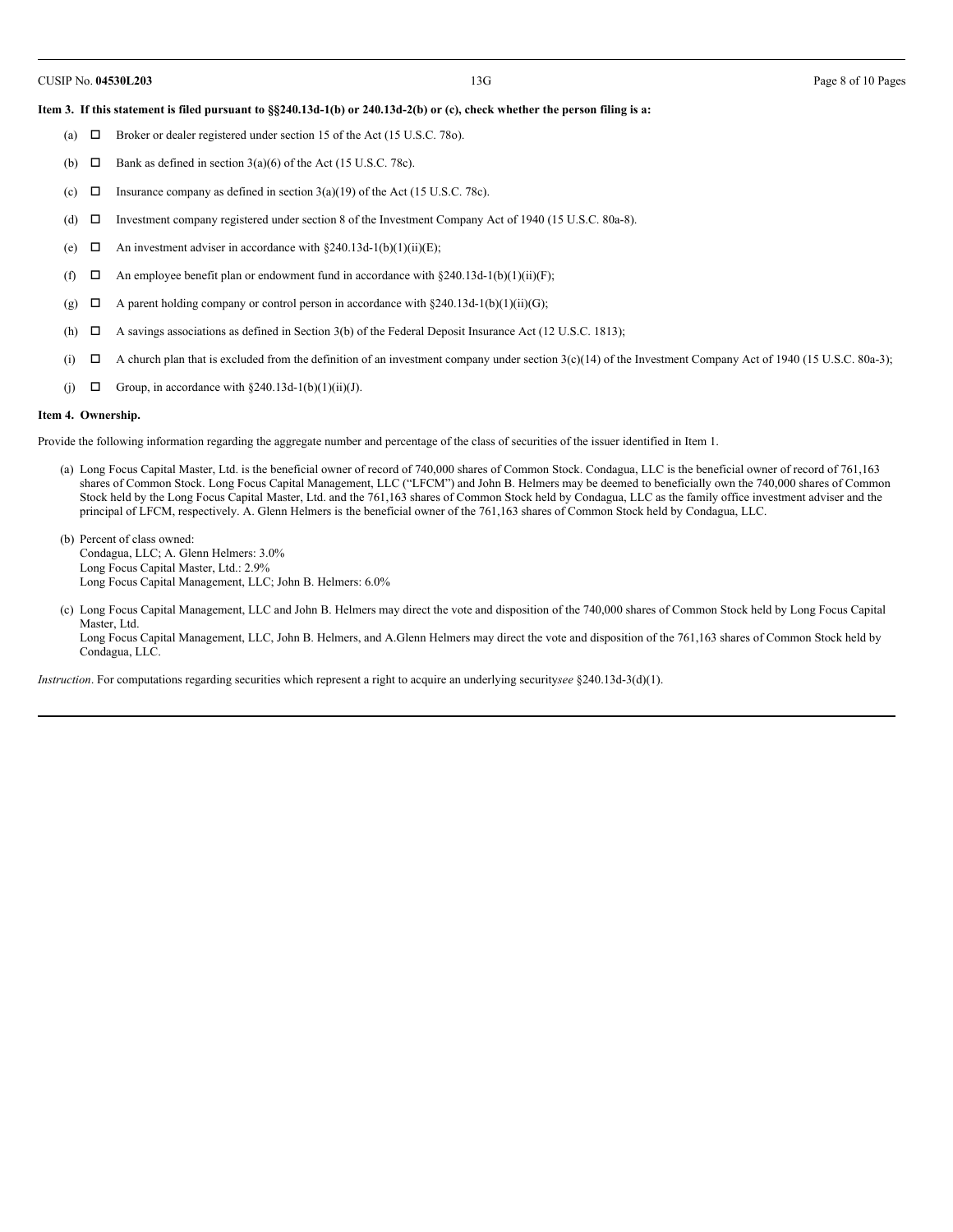#### CUSIP No. **04530L203** 13G Page 9 of 10 Pages

#### **Item 5. Ownership of Five Percent or Less of a Class.**

If this statement is being filed to report the fact that as of the date hereof the reporting person has ceased to be the beneficial owner of more than five percent of the class of securities, check the following  $\square$ .

*Instruction*. Dissolution of a group requires a response to this item.

#### *NOT APPLICABLE*

**Item 6. Ownership of More than Five Percent on Behalf of Another Person.**

*NOT APPLICABLE*

Item 7. Identification and Classification of the Subsidiary Which Acquired the Security Being Reported on By the Parent Holding Company.

*NOT APPLICABLE*

**Item 8. Identification and Classification of Members of the Group.**

*NOT APPLICABLE*

#### **Item 9. Notice of Dissolution of Group.**

*NOT APPLICABLE*

#### **Item 10. Certification.**

(a) The following certification shall be included if the statement is filed pursuant to  $\S 240.13d-1(b)$ :

By signing below I certify that, to the best of my knowledge and belief, the securities referred to above were acquired and are held in the ordinary course of business and were not acquired and are not held for the purpose of or with the effect of changing or influencing the control of the issuer of the securities and were not acquired and are not held in connection with or as a participant in any transaction having that purpose or effect.

(b) The following certification shall be included if the statement is filed pursuant to §240.13d-1(c):

By signing below I certify that, to the best of my knowledge and belief, the securities referred to above were not acquired and are not held for the purpose of or with the effect of changing or influencing the control of the issuer of the securities and were not acquired and are not held in connection with or as a participant in any transaction having that purpose or effect.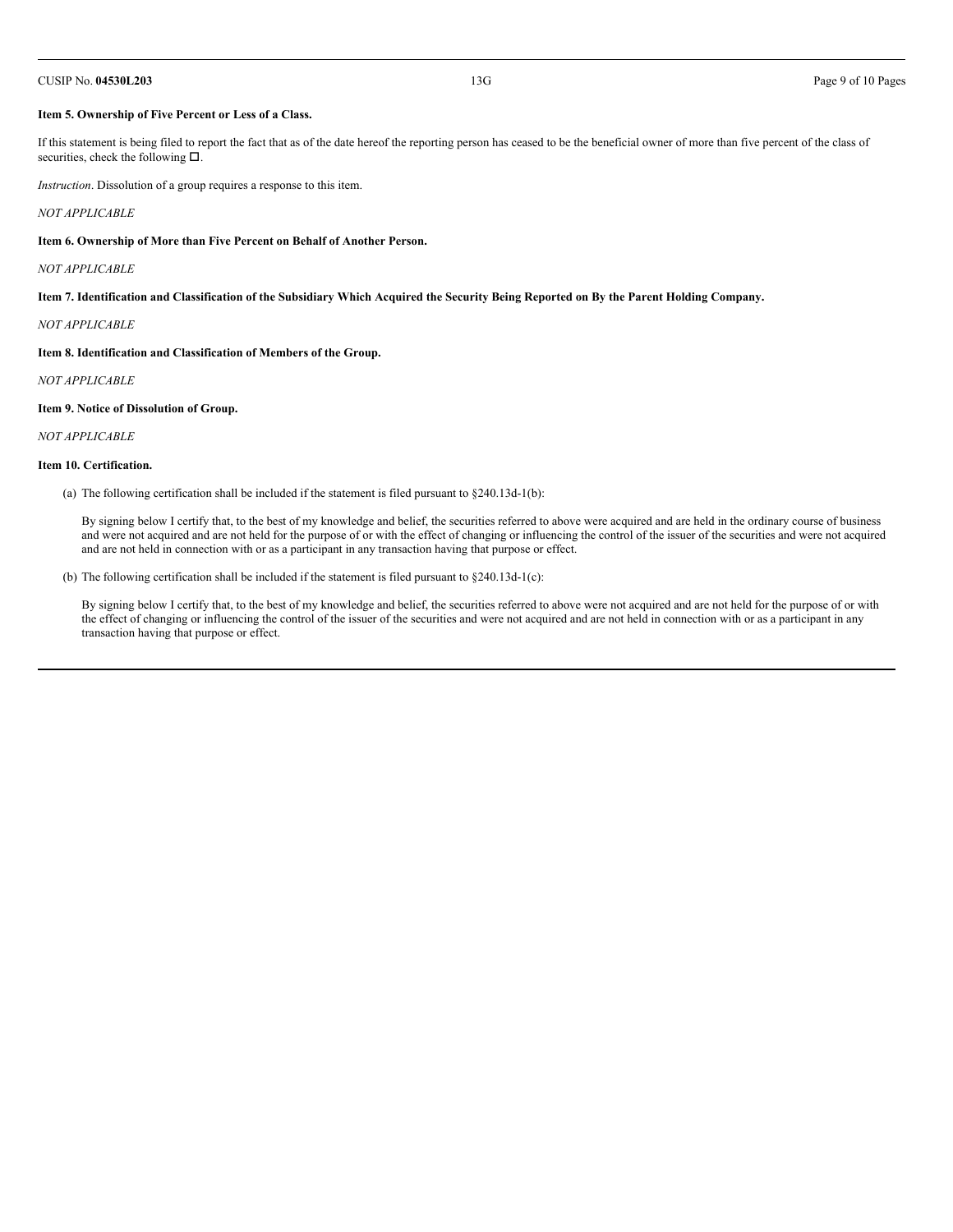#### CUSIP No. **04530L203** 13G Page 10 of 10 Pages

After reasonable inquiry and to the best of my knowledge and belief, I certify that the information set forth in this statement is true, complete and correct.

Date: May 20, 2022

# **LONG FOCUS CAPITAL MANAGEMENT, LLC**

/s/ John B. Helmers John B. Helmers/Managing Member

**LONG FOCUS CAPITAL MASTER, LTD.** BY: LONG FOCUS CAPITAL MANAGEMENT, LLC ITS: INVESTMENT ADVISER

/s/ John B. Helmers John B. Helmers/Managing Member

#### **CONDAGUA, LLC**

/s/ A. Glenn Helmers A. Glenn Helmers/Managing Member

# **JOHN B. HELMERS**

/s/ John B. Helmers John B. Helmers

## **A. GLENN HELMERS**

/s/ A. Glenn Helmers

A. Glenn Helmers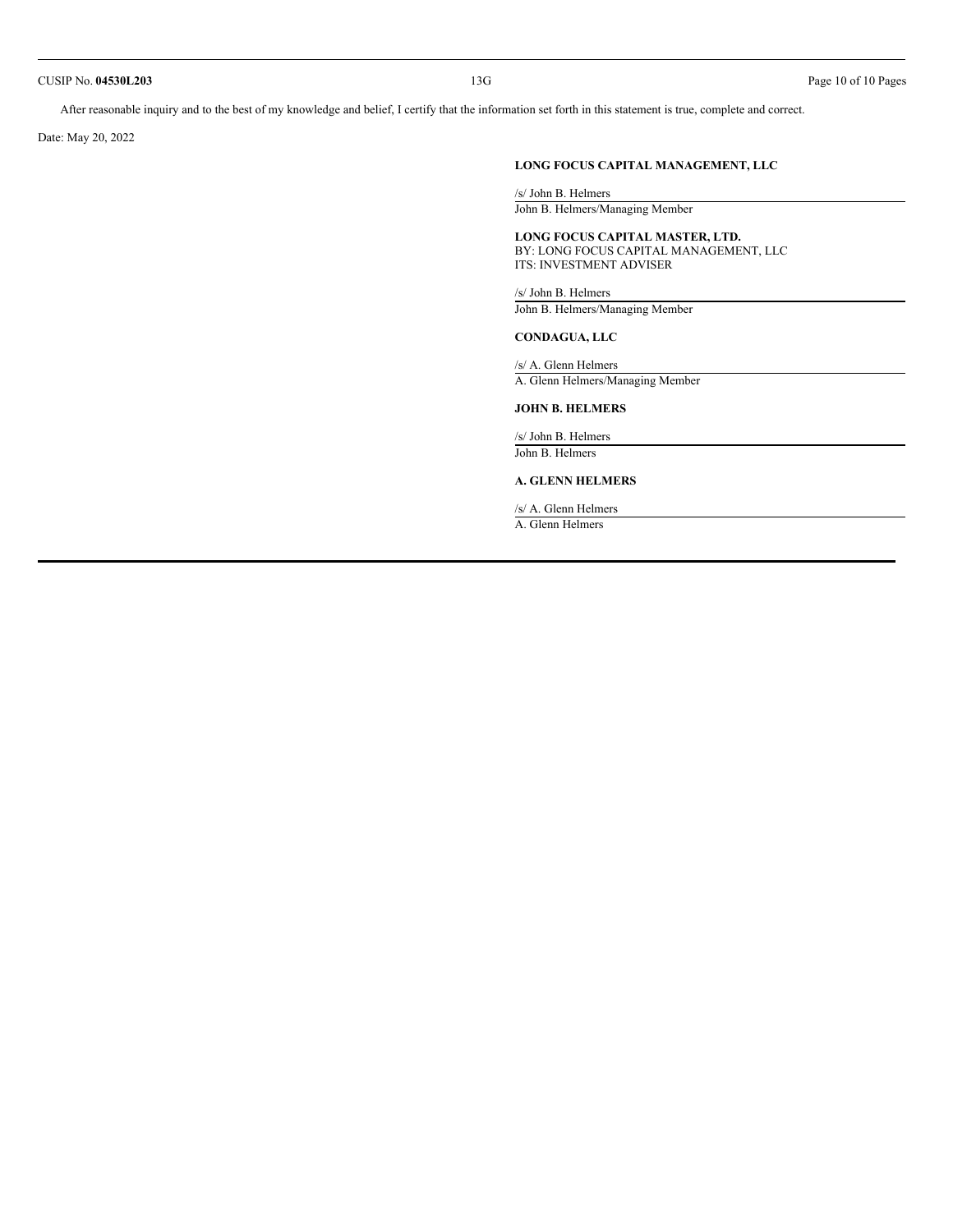## JOINT FILING AGREEMENT

Pursuant to Rule 13d-1(k) under the Securities Exchange Act of 1934, as amended, each of the undersigned acknowledges and agrees that the foregoing statement on this Schedule 13G is filed on behalf of the undersigned and that all subsequent amendments to this statement on Schedule 13G shall be filed on behalf of the undersigned without the necessity of filing additional joint acquisition statements. Each of the undersigned acknowledges that it shall be responsible for the timely filing of such amendments, and for the completeness and accuracy of the information concerning it contained therein, but shall not be responsible for the completeness and accuracy of the information concerning the others, except to the extent that he or it knows or has reason to believe that such information is inaccurate.

IN WITNESS WHEREOF, the undersigned hereby execute this Agreement as of May 20, 2022.

## **LONG FOCUS CAPITAL MANAGEMENT, LLC**

/s/ John B. Helmers

John B. Helmers/Managing Member

**LONG FOCUS CAPITAL MASTER, LTD.** BY: LONG FOCUS CAPITAL MANAGEMENT, LLC ITS: INVESTMENT ADVISER

/s/ John B. Helmers

John B. Helmers/Managing Member

#### **CONDAGUA, LLC**

/s/ A. Glenn Helmers A. Glenn Helmers/Managing Member

#### **JOHN B. HELMERS**

/s/ John B. Helmers John B. Helmers

#### **A. GLENN HELMERS**

/s/ A. Glenn Helmers

A. Glenn Helmers